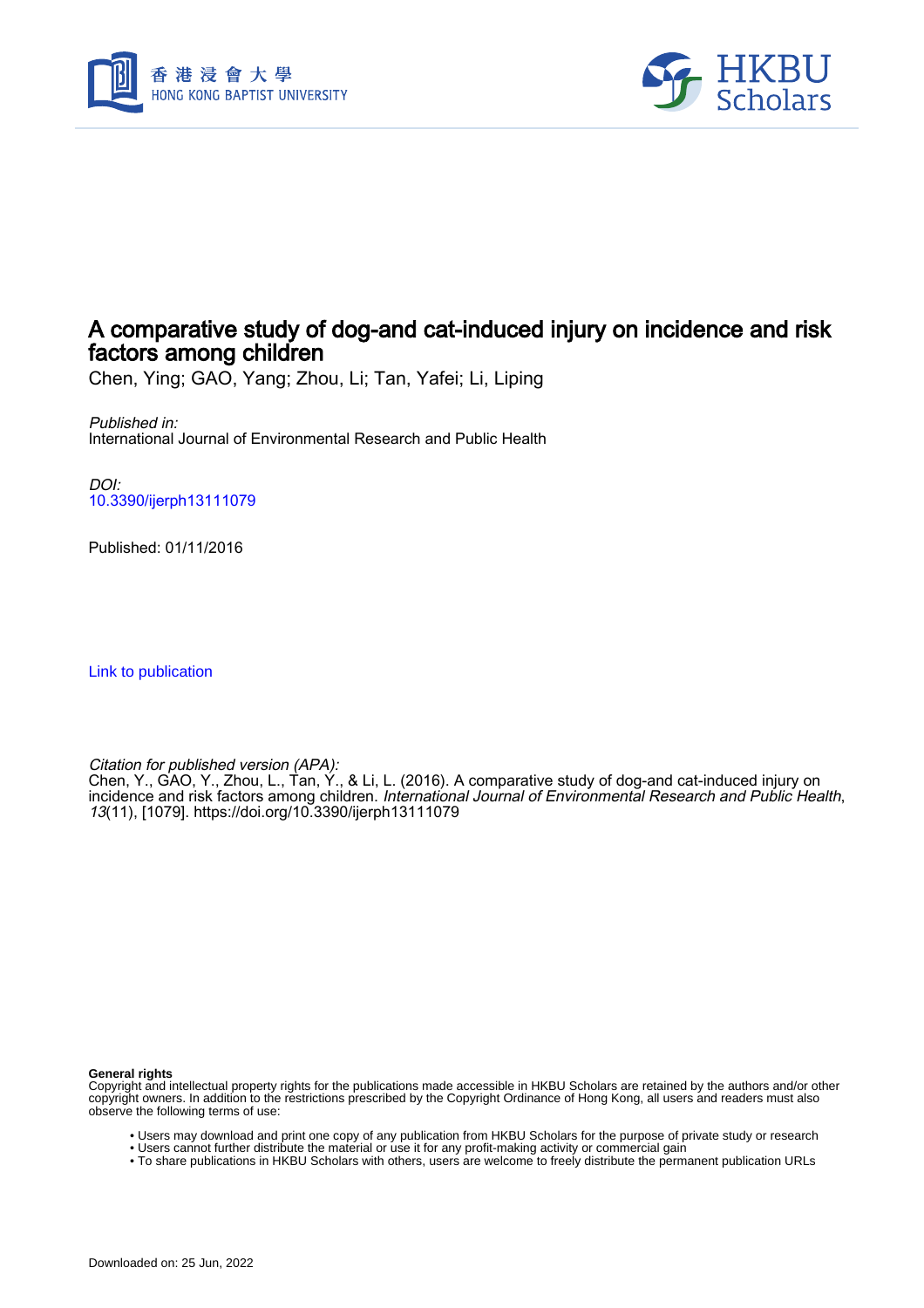

International Journal of *[Environmental Research](http://www.mdpi.com/journal/ijerph) and Public Health*



# *Article* **A Comparative Study of Dog- and Cat-Induced Injury on Incidence and Risk Factors among Children**

**Ying Chen <sup>1</sup> , Yang Gao <sup>2</sup> , Li Zhou <sup>3</sup> , Yafei Tan <sup>1</sup> and Liping Li 1,\***

- <sup>1</sup> Center for Injury Prevention Research, Shantou University Medical College, Shantou 515041, China; 13chenying@stu.edu.cn (Y.C.); tanyf1012@163.com (Y.T.)
- <sup>2</sup> Department of Physical Education, Faculty of Social Sciences, Hong Kong Baptist University, Hong Kong, China; gaoyang@hkbu.edu.hk
- <sup>3</sup> Shenzhen Center for Disease Control and Prevention, Shenzhen 518055, China; allicdc@163.com
- **\*** Correspondence: lpli@stu.edu.cn; Tel.: +86-754-8890-0467; Fax: +86-754-8855-0372

Academic Editors: David C. Schwebel and Anthony R. Mawson Received: 12 August 2016; Accepted: 28 October 2016; Published: 3 November 2016

**Abstract: Background:** Millions of people are bitten by animals each year, with approximately 90% of the injuries being caused by dogs and cats. However, few studies focus on risk factors of dog- and cat-induced injury in China. Therefore, the objective of this study was to investigate the rate of dog- and cat-induced injury and its potential risk factors. **Methods:** The data were from a population-based cross-sectional study conducted in 2015, with a sample of 9380 children 6–19 years of age from two cities, Shenzhen (large city) and Shantou (mid-sized city), in southern China. Multivariate logistic regression models were used to identify the risk factors of injury by dogs and cats. **Results:** The total rates of dog and cat-induced injury were 15.1% and 8.7% during the lifetime, and 3.4% and 1.7% during the past year, respectively. Dog bites mostly occurred in the dog's residence (49.4%). Cat scratches were more likely to be inflicted by one's own cat (47.5%). Children living in suburban and island county had 2.83 times and 2.53 times more dog-related injuries than central urban children, respectively. After stratification by cities, injuries in Shantou were correlated with non-single child families (OR (odds ratios), 1.46; 95% CI (95% confidence interval), 1.09–1.96) and raising cats (OR, 5.34; 95% CI, 3.88–7.35). Those who disliked animals (OR, 0.62; 95% CI, 0.45–0.88) or had good academic performance (OR, 0.46; 95% CI, 0.35–0.60) had lower risk for injury. Injuries in Shenzhen were related to the mother's educational level (OR, 1.51; 95% CI, 1.11–2.07) and mother being a migrant worker (OR, 2.10; 95% CI, 1.12–3.94). **Conclusions:** Family factors were important to predict dog- and cat-induced injury among children from Shenzhen, and personal factors were closely associated with injury among children form Shantou.

**Keywords:** dog- and cat-related injury; children; risk factors; China

## **1. Introduction**

According to the World Health Organization (WHO) reports in 2013, animal bites are a significant cause of morbidity and mortality worldwide [1]. Bites from mammals are common and often require in-patient care [2]. More than two-thirds of injuries are from dogs [3], and cat-induced injuries account for 5%–10% of all animal wounds [4]. Injuries by other animals such as rabbits, monkeys, hamsters, guinea pigs, and mice are rarer [5–7]. It is estimated that each year up to 4.7 million Americans suffered from dog bites and approximately 800,000 required medical care [8]. Serious wounds were commonly caused by dog bites, which even created a pathway for rabies transmission [9]. Cat bites/scratch wounds were mostly minor, but cat bites might frequently lead to infections, which occurred in 30%–50% of cases [10]. Complicated consequences of dog- and cat-induced injuries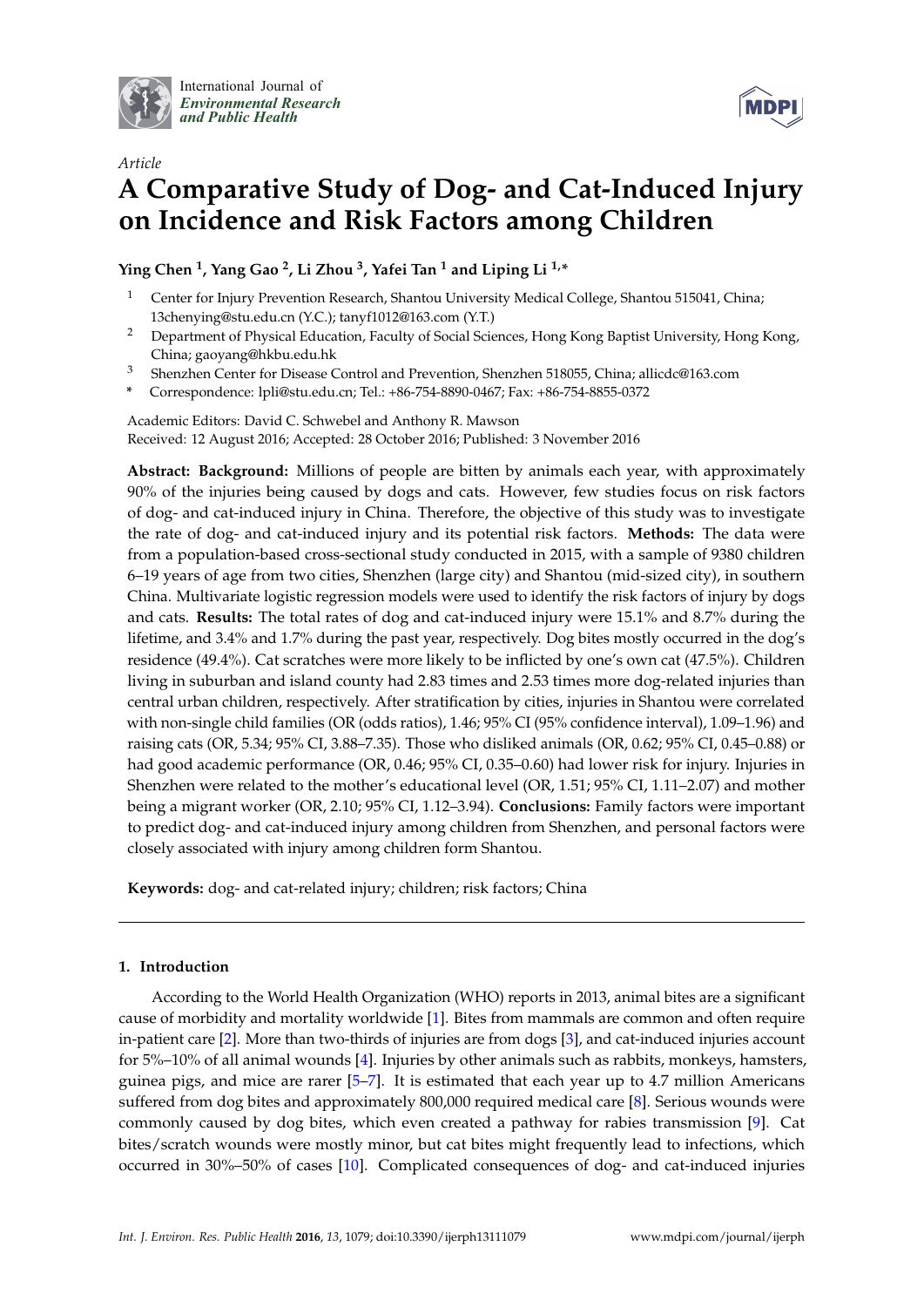adversely influenced the quality of life of victims and their families, and increased healthcare costs [3,11] and the burden of disease [12] to both families and societies.

Few previous studies on dog bites have been conducted in Asian countries [13]. Epidemiologists in Taiwan found that children were the most vulnerable population for dog bites [14]. Hong Kong researchers reported similar results, with an average age of dog-bite victims of 11.82 years old [15]. Moreover, children who experienced animal bites were more likely to be seriously injured than adults [16]. The possible reason is that children unknowingly and easily provoke animals because they lack risk awareness [17,18]. They are less likely than adults to recognize the emotions or behavioral signals of animals [19]. In addition, treatments for dog- or cat-induced wounds among children were often inappropriate and delayed [20], which further increased risks for post-traumatic stress syndrome and acute infections.

Though cats and dogs are the most likely to cause injuries, as family pets they are still becoming more and more popular around the world. Statistical data (2012) from the American Humane Society showed that more than 70% of American households kept a dog or cat [21]. About 78 million dogs and 86 million cats were owned in the USA [16]. Similar situations were also observed in European countries [22]. Previous reports indicated a relatively low ownership rate of dogs and cats in China (30%–40%) [23,24]. However, a rapid rise in ownership has been observed in recent decades, along with the high-speed economic growth [23,24].

Epidemiological characteristics of dog- and cat-induced injury in cities of China are unclear. Though there were many diverse media reports on dog- and cat-induced injury occurrences in both central urban and suburban settings, no research was conducted to investigate the epidemic of such injuries. This study aimed to investigate the rate and patterns of dog- and cat-induced injury and identify the risk factors among children in two different-sized cities in China. Secondly, we made comparisons between the two cities, central urban and suburban areas, and dog- and cat-induced injuries to have a better understanding about and the epidemiological characteristics of the injuries.

#### **2. Methods**

#### *2.1. Study Population*

The present cross-sectional study was conducted among primary and secondary school students (aged 6–19 years) in Shenzhen and Shantou, Guangdong Province, China in April, 2015. We chose Shenzhen and Shantou based on the following considerations. (1) Both are located in southern China but represent different stages of economic development. The two cities vary widely in their gross domestic products (GDPs) and populations, which may play a role in dog- and cat-induced injury. Shenzhen (a well-developed city), neighboring Hong Kong, is one of the top four megacities in China. National migrants in Shenzhen account for 70.59% of the whole population, whilst Shantou (a developing city) is a relatively conservative and historical city, with its population mostly consisting of original residents. (2) We had conducted several studies on child injury and built up sound networks with local schools in both of the cities [25,26]. A multistage sampling method was applied to ensure a representative sample within each city (Figure 1). Firstly, a total of 17 schools, including 6 primary schools and 6 junior and 5 senior secondary schools, were randomly selected as objects of study. We numbered all the schools of the two cities in different districts (divided into central urban and suburban) and selected several primary schools, junior schools, and senior schools through random sampling to distribute as evenly as possible in each district and grade. Secondly, all students in grades 1–11 (age 6–19) of the study schools were invited to participate in the study. Written informed consent forms were obtained from their parents in advance. This study was approved by the Ethics Committee of the Shantou University Medical College (No. SUMC-2015-41).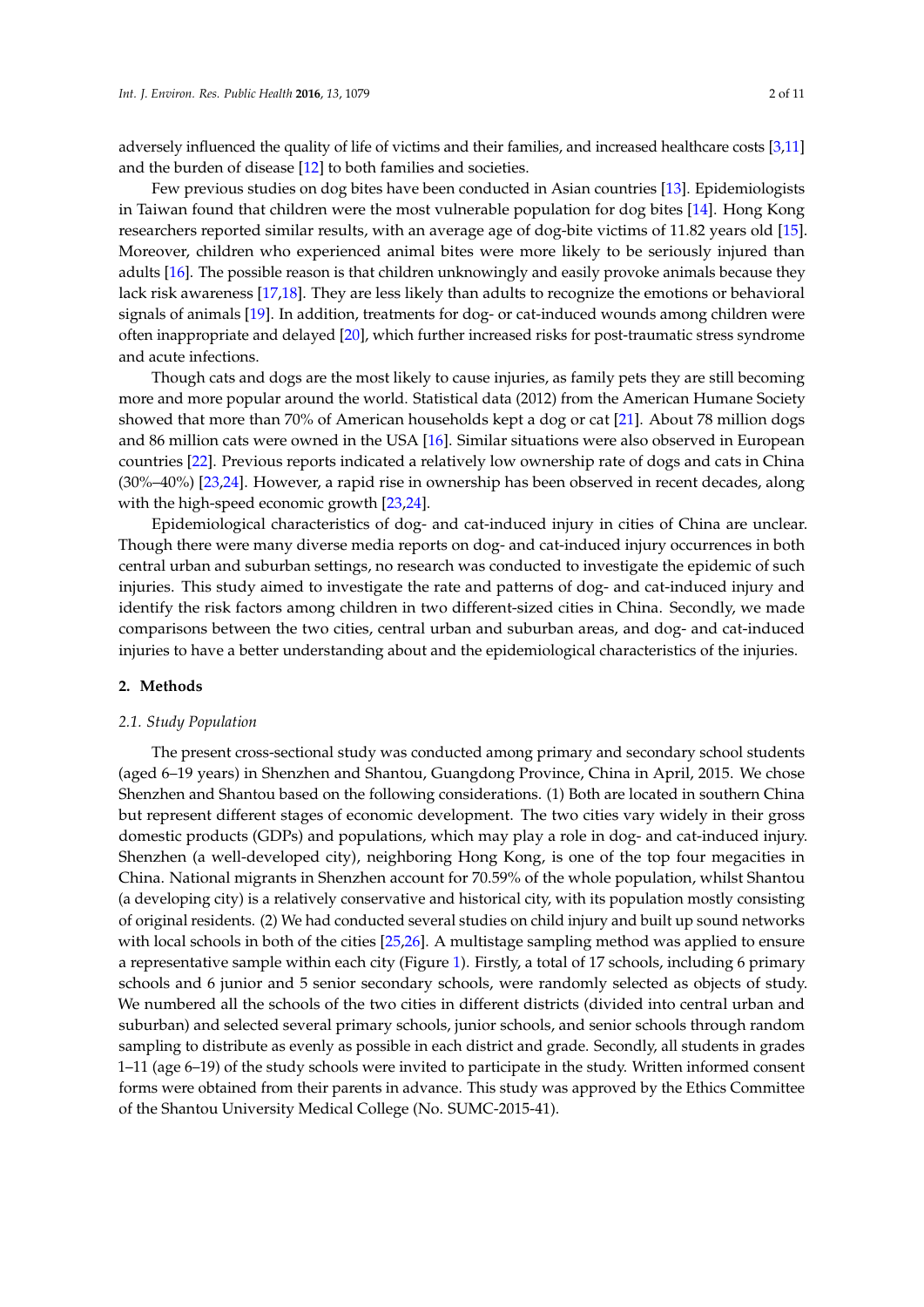

**Figure 1.** The multistage sampling process. **Figure 1.** The multistage sampling process.

#### *2.2. Data Collection and Measures 2.2. Data Collection and Measures*

A self-administered questionnaire was used to collect data. We had performed a test-retest A self-administered questionnaire was used to collect data. We had performed a test-retest before the investigation: we gave a pretest to 45 students from a class, and we retested with the same before the investigation: we gave a pretest to 45 students from a class, and we retested with the same questionnaire 15 days later among the same individuals. The results showed that the questionnaire questionnaire 15 days later among the same individuals. The results showed that the questionnaire had had good reliability and the correlation coefficient ranged from 0.786 to 0.851 (*p* < 0.01). Exploratory good reliability and the correlation coefficient ranged from 0.786 to 0.851 (*p* < 0.01). Exploratory factor analysis was performed to assess the construct validity of the questionnaire, and the results showed that it had good construct validity. The data we collected involved sociodemographics, including personal factors (cities, gender, age, living area, single-child family, personality, interests in animals, interests in physical exercise, academic performance, and keeping dogs and cats) and family factors (parents' educational level, parents' occupation, migrant workers for parents, marital status of parents, average monthly income), and characteristics of dog- and cat-induced injury experiences in their lifetime (defined as lifetime injury) and in the past 12 months (defined as past-year injury). A dog- and cat-induced injury episode was defined as any nonfatal physical damage to the child's body caused by or cat). a dog or cat, and children could recall it precisely (e.g., bites, scratches, falls caused by dog or cat).<br>Call in the class of the classic could recall it precisely (e.g., bites, scratches, falls caused by dog or cat

Children in grades 4–11 (aged 10–19) completed their questionnaires in the classroom, with assistance from trained investigators if needed. Younger students (those aged 6–9) took the questionnaires home and completed them with their parents. All completed questionnaires were checked immediately after collection for accuracy and completeness. Follow-ups were performed if necessary.

#### chi-square test was used to test between-group differences. University of the multivariate and multivariate lo *2.3. Statistical Analysis*

*2.3. Statistical Analysis* 

Chi-square test was used to test between-group differences. Univariate and multivariate logistic regression analyses were performed to identify the risk factors for injury. All the demographics, and for entry and *p* < 0.20 for removal. Lifetime injury was defined as the dependent variable. Odds ratios personal and family factors, were analyzed using forward stepwise regression with criteria of *p* < 0.10<br>
in the risk of *p* and *i* is the risk of *p* and *i* is the part of *p* and *i* is the *p* in the *p* in the *p* is for entry and  $p < 0.20$  for removal. Lifetime injury was defined as the dependent variable. Odds ratios (OR) and 95% confidence interval (95% CI) were computed to assess the associations between the risk SPSS version 19.0 software (SPSS Inc., Chicago, IL, USA). factors and injuries. A significance level of 0.05 was adopted. All the analyses were carried out using

### *3.1. Demographic Characteristics of Participants*  **3. Results**

#### $A \subset G$ <sub>tot</sub>  $A \subset G$ <sub>i</sub>ng of 4739 boys (50.5%) and 4739 boys (50.5%) and 4739 boys (50.5%) and 4641 girls (49.5%),  $A$ participated in the study, with a participation rate of 96.9%. The characteristics of the participants are *3.1. Demographic Characteristics of Participants*

A total of 9380 children aged 6–19 years, consisting of 4739 boys (50.5%) and 4641 girls (49.5%), participated in the study, with a participation rate of 96.9%. The characteristics of the participants are shown in Table 1. We also listed the statistics of populations, areas, and GDPs of the two cities (in 2014) in Table 1. About 15.5% of the families currently raised a dog (8.1%) or cat (7.4%), and 32.2% of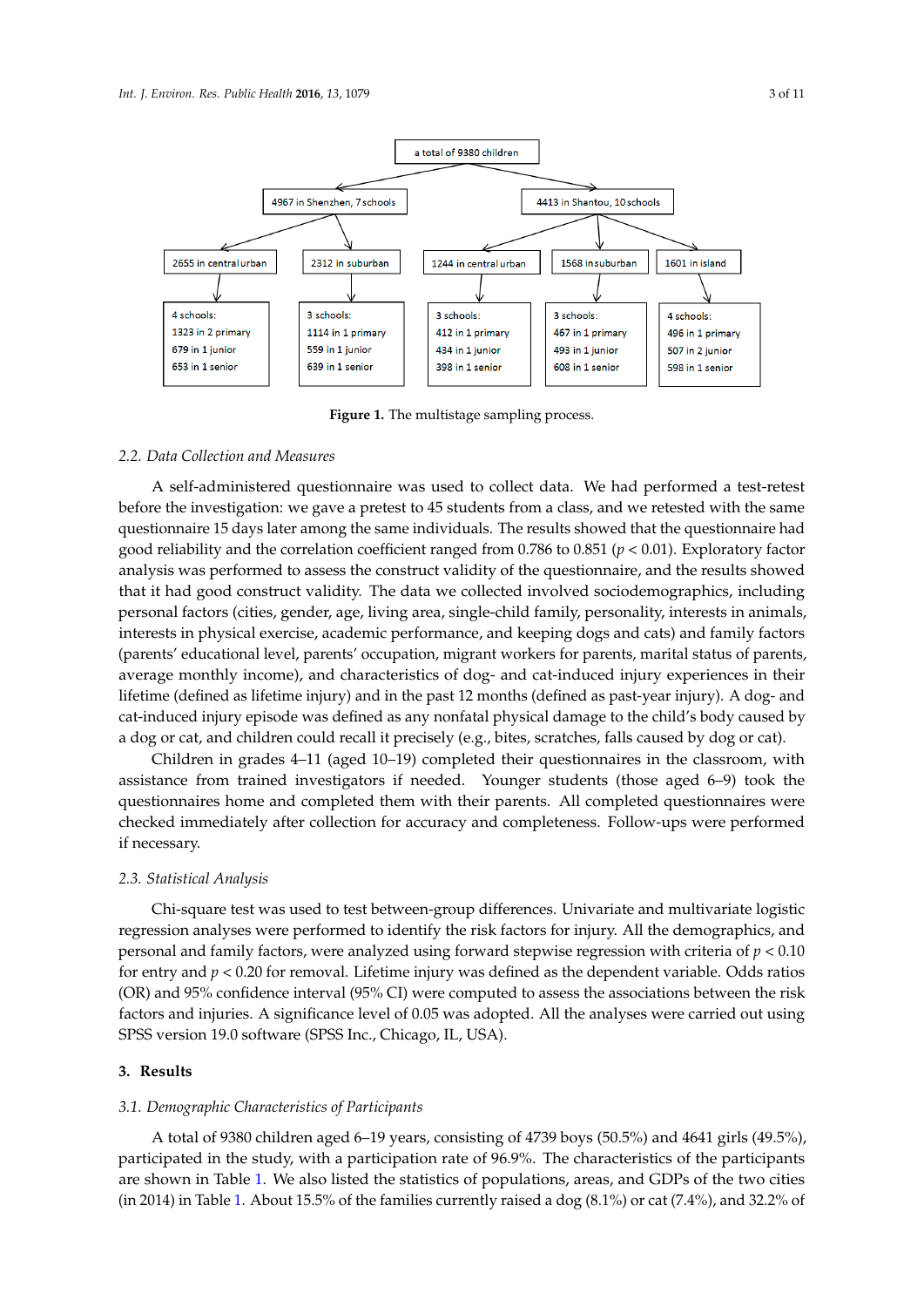families raised a dog or cat once. In Shenzhen, 9.9% of families had a dog, which was higher (*p* < 0.001) than Shantou (6.0%). In contrast, 11.4% families raised a cat in Shantou, but only 3.9% in Shenzhen  $(p < 0.001)$ .

| Characteristics   |                      | Shenzhen ( $N = 4967$ ) | Shantou $(N = 4413)$ | Total $(N = 9380)$ |  |  |
|-------------------|----------------------|-------------------------|----------------------|--------------------|--|--|
|                   |                      | $n\ (\%)$               | $n\ (\%)$            | $n\left(\%\right)$ |  |  |
|                   | $6\sim$              | 924 (18.6)              | 426 (9.7)            | 1876 (20.0)        |  |  |
| Age Group         | $10-$                | 1179 (23.7)             | 601 (13.6)           | 3132 (33.4)        |  |  |
| (Years)           | $14-$                | 1389 (28.0)             | 1495 (33.9)          | 2827 (30.1)        |  |  |
|                   | $16 - 19$            | 1475 (29.7)             | 1891 (42.8)          | 1545 (16.5)        |  |  |
|                   | Boy                  | 2681 (54.0)             | 2058 (46.6)          | 4739 (50.5)        |  |  |
| Gender            | Girl                 | 2286 (46.0)             | 2355 (53.4)          | 4641 (49.5)        |  |  |
|                   | Central Urban        | 2655(53.5)              | 1244 (28.2)          | 3899 (41.6)        |  |  |
| Living Area       | Suburban             | 2312 (46.5)             | 1568 (35.5)          | 3880 (41.4)        |  |  |
|                   | Island County        |                         | 1601 (36.3)          | 1601 (17.1)        |  |  |
|                   | Never                | 2824 (56.9)             | 2083 (47.2)          | 4908 (52.3)        |  |  |
| Raising Dogs      | Ever but Not Now     | 1454 (29.3)             | 1561 (35.4)          | 3015 (32.2)        |  |  |
| and Cats          | Currently Cat        | 194(3.9)                | 504 (11.4)           | 698 (7.4)          |  |  |
|                   | Currently Dog        | 495 (9.9)               | 265(6.0)             | 760 (8.1)          |  |  |
|                   | Population (Million) | 10.78                   | 5.53                 |                    |  |  |
|                   | Locals               | 3.17(29.41)             | 5.47 (98.92)         |                    |  |  |
| City Statistics * | Migrants             | 7.61 (70.59)            | 0.058(1.08)          |                    |  |  |
|                   | Area $(km^2)$        | 1991.64                 | 2064.73              |                    |  |  |
|                   | GDP (Billion RMB)    | 1600.198                | 171.651              |                    |  |  |

**Table 1.** Characteristics of children in a sample of 9380 in Shenzhen and Shantou, China, and city statistics information.

\* 2014 statistical yearbook [27], GDP = gross domestic products, RMB = renminbi.

#### *3.2. The Rate of Dog- and Cat-Related Injuries among Children in Two Cities*

As shown in Table 2, there were 1413 (15.1%) individuals who had sustained injuries from dogs, such as bites, scratches, falls, and both bites and scratches. The predominant injuries were bites (57.5%) on hands (34.9%) and legs (27.8%). Compared with other types of injuries, bites were common injuries caused by dogs (57.5%), whereas scratches (77.1%) were usually caused by cats mainly on the hand (62.7%) (*p* < 0.001). Children of Shenzhen had higher dog-related injuries rate during their lifetime (18.1% vs. 11.7%,  $p < 0.001$ ) and also had higher rate in past year (4.2% vs. 2.6%,  $p < 0.001$ ) than those in Shantou; while for cat-related injuries, children of Shantou had higher rate of injury both in lifetime and past year (9.6% vs.  $7.9\%$ ,  $p = 0.003$ ) than those in Shenzhen, but there was no significance in the past-year injury (2.0% vs. 1.5%, *p* = 0.08).

**Table 2.** Incidence and the relationship between the cities and dogs and cats in a sample of 9380 students in Shenzhen and Shantou, China (2015).

| $N = 9380$          | <b>Dog</b> |               | <i>p</i> -Value | Cat |      | <i>p</i> -Value |
|---------------------|------------|---------------|-----------------|-----|------|-----------------|
|                     | n          | $\frac{0}{0}$ |                 | n   | $\%$ |                 |
| Lifetime<br>Injury  |            |               | < 0.001         |     |      | 0.003           |
| Shenzhen            | 898        | 18.1          |                 | 392 | 7.9  |                 |
| Shantou             | 515        | 11.7          |                 | 425 | 9.6  |                 |
| Total               | 1413       | 15.1          |                 | 817 | 8.7  |                 |
| Past-Year<br>Injury |            |               | < 0.001         |     |      | 0.080           |
| Shenzhen            | 208        | 4.2           |                 | 74  | 1.5  |                 |
| Shantou             | 114        | 2.6           |                 | 87  | 2.0  |                 |
| Total               | 322        | 3.4           |                 | 161 | 1.7  |                 |
|                     |            |               |                 |     |      |                 |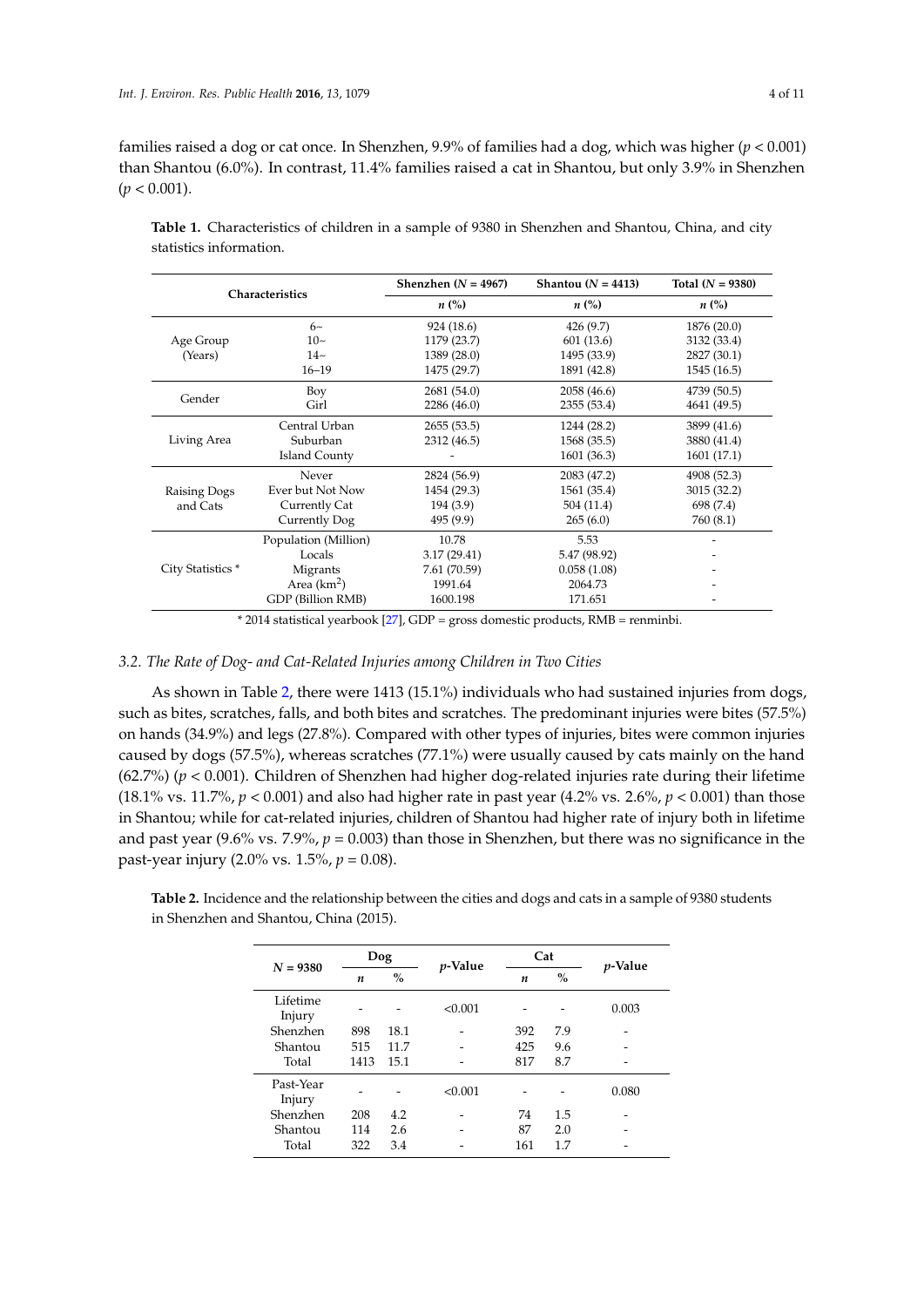Characteristics of injuries are shown in Table 3. Dog-related injuries were mainly caused by other families' dogs (49.4%), but more cat-related injuries were due to the cat owned by the victims (47.5%)  $(p < 0.001)$ .

| <b>Characteristics</b>          | $\log (N = 1413)$ |      | <i>p</i> -Value | $Cat (N = 817)$  | <i>p</i> -Value |         |
|---------------------------------|-------------------|------|-----------------|------------------|-----------------|---------|
|                                 | n                 | $\%$ |                 | $\boldsymbol{n}$ | $\%$            |         |
| Type of Injury                  |                   |      | < 0.001         |                  |                 | < 0.001 |
| <b>Bites</b>                    | 812               | 57.5 |                 | 102              | 12.5            |         |
| <b>Scratches</b>                | 360               | 25.5 |                 | 630              | 77.1            |         |
| Falls                           | 125               | 8.8  |                 | 33               | 4.0             |         |
| <b>Both Bites and Scratches</b> | 116               | 8.2  |                 | 52               | 6.4             |         |
| Ownership of Involved<br>Animal |                   |      | < 0.001         |                  |                 | < 0.001 |
| Own Family's                    | 425               | 30.3 |                 | 386              | 47.5            |         |
| Other Family's                  | 693               | 49.4 |                 | 241              | 29.6            |         |
| Stray Dog/Cat                   | 131               | 9.3  |                 | 114              | 14.0            |         |
| Unknown                         | 154               | 11.0 |                 | 72               | 8.9             |         |
| <b>Injured Body Part</b>        |                   |      | < 0.001         |                  |                 | < 0.001 |
| Hand                            | 469               | 34.9 |                 | 501              | 62.7            |         |
| Arm                             | 148               | 11.0 |                 | 80               | 10.0            |         |
| Foot                            | 256               | 19.1 |                 | 96               | 12.0            |         |
| Leg                             | 374               | 27.8 |                 | 59               | 7.4             |         |
| Head/Face/Neck                  | 45                | 3.4  |                 | 51               | 6.4             |         |
| Trunk                           | 52                | 3.9  |                 | 12               | 1.5             |         |

**Table 3.** Characteristics of dog- and cat-related injuries among children in Shenzhen and Shantou, China (2015).

# *3.3. Characteristics and Risk Factors of Children Injured by Dog and Cat*

Table 4 showed the risk factors associated with injuries by dogs and cats, as determined by univariate logistic regression analysis. There was a significant difference in the distribution among cities, gender, age, living area, single-child family, personality, interest in animals, academic performance, parents' educational level, migrant workers for parents, average monthly income, and keeping pets between children with and without a dog- or cat-related injury. However, significant relationships were maintained only for the mother's educational level, migrant workers for parents, and keeping different pets when using the multivariate logistic regression analysis.

| Unadjusted OR (95% CI)   |      |               |                          |      |                    |                          | Adjusted OR (95% CI) |                    |                          |      |                    |  |  |
|--------------------------|------|---------------|--------------------------|------|--------------------|--------------------------|----------------------|--------------------|--------------------------|------|--------------------|--|--|
| Dog                      |      |               | Cat                      |      |                    | Dog                      |                      |                    | Cat                      |      |                    |  |  |
|                          |      | 95% CI        |                          |      | 95% CI             |                          |                      | 95% CI             |                          |      | 95% CI             |  |  |
|                          |      |               |                          |      |                    |                          |                      |                    |                          |      |                    |  |  |
| < 0.001                  | 1.67 | $1.49 - 1.88$ | 0.003                    | 1.24 | 1.08-1.44          | < 0.001                  | 1.88                 | $1.57 - 2.24$      | $\overline{\phantom{a}}$ |      |                    |  |  |
| $\overline{\phantom{a}}$ | 1.00 |               | $\overline{\phantom{a}}$ | 1.00 | ٠                  | $\overline{\phantom{0}}$ | 1.00                 |                    |                          |      |                    |  |  |
| $\overline{\phantom{a}}$ |      |               |                          |      |                    |                          |                      |                    |                          |      |                    |  |  |
| -                        | 1.00 | ٠             | $\overline{\phantom{a}}$ | 1.00 | ٠                  | $\overline{\phantom{a}}$ |                      |                    |                          |      | ۰                  |  |  |
| 0.024                    | 0.88 | $0.78 - 0.98$ | 0.207                    | 1.10 | $0.95 - 1.27$      | ۰                        |                      |                    |                          |      |                    |  |  |
|                          |      |               |                          |      |                    |                          |                      |                    |                          |      |                    |  |  |
| $\overline{\phantom{a}}$ | 1.00 |               | $\overline{\phantom{a}}$ | 1.00 |                    | $\overline{\phantom{a}}$ | 1.00                 |                    |                          | 1.00 |                    |  |  |
| < 0.001                  | 2.55 | $2.04 - 3.17$ | < 0.001                  | 3.43 | 2.46-4.77          | < 0.001                  | 2.58                 | 1.99 - 3.33        | < 0.001                  | 2.79 | 1.95-4.00          |  |  |
| < 0.001                  | 2.00 | $1.62 - 2.47$ | < 0.001                  | 3.23 | 2.35-4.44          | < 0.001                  | 2.03                 | $1.57 - 2.61$      | < 0.001                  | 2.57 | 1.81-3.64          |  |  |
| < 0.001                  | 1.66 | $1.30 - 2.05$ | < 0.001                  | 2.61 | $1.90 - 3.59$      | < 0.001                  | 1.60                 | $1.23 - 2.07$      | 0.001                    | 1.85 | $1.30 - 2.65$      |  |  |
|                          |      | $p$ -Value OR |                          |      | <i>p</i> -Value OR |                          |                      | <i>p</i> -Value OR |                          |      | <i>p</i> -Value OR |  |  |

**Table 4.** Unadjusted and adjusted associations between the demographic variables and injuries stratified by dog and cat in a sample of 9380 children in Shenzhen and Shantou, China (2015).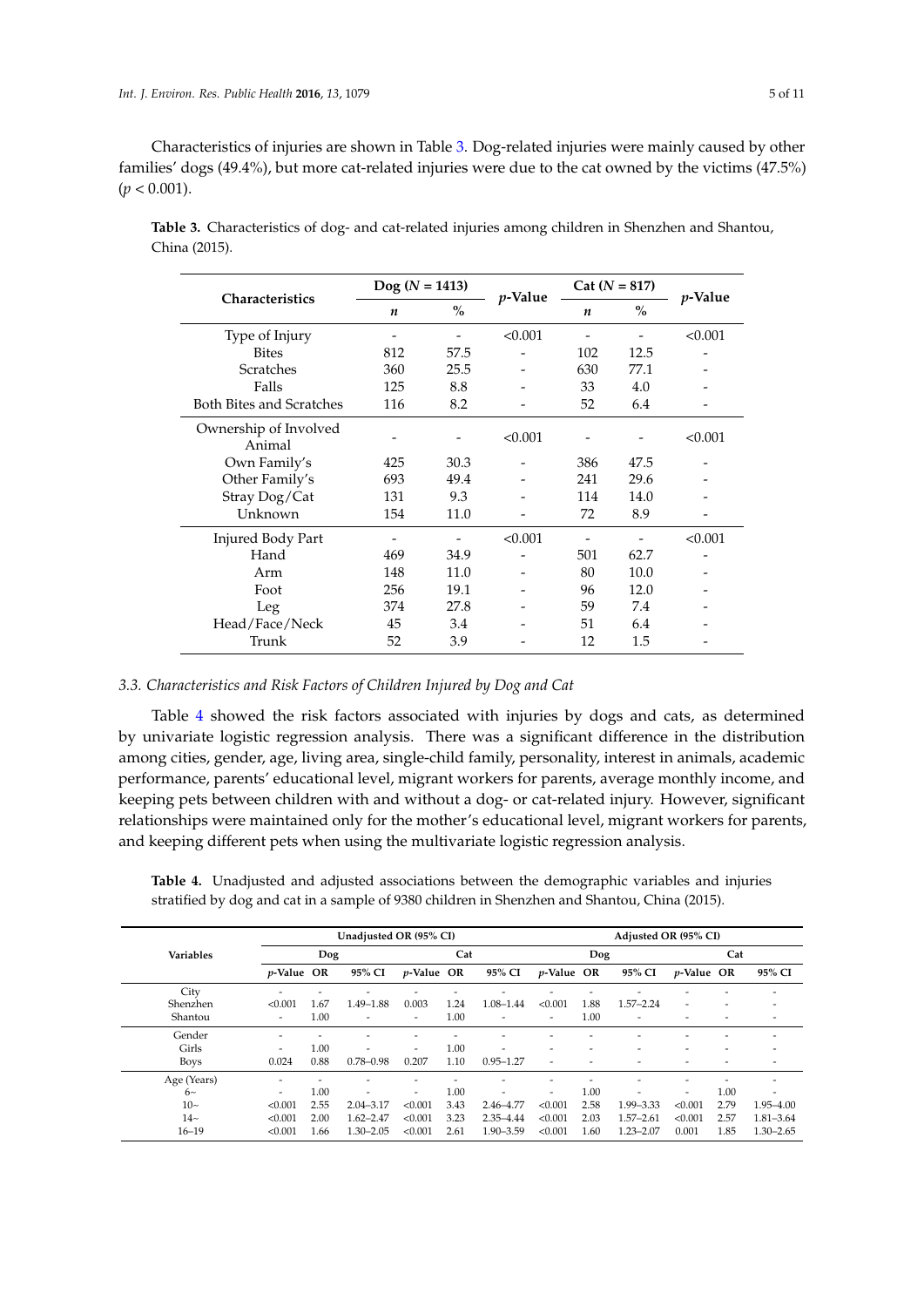|                            |                          |                          | Unadjusted OR (95% CI)   |                          |                          |                          | Adjusted OR (95% CI)     |                |                |                          |                          |                          |
|----------------------------|--------------------------|--------------------------|--------------------------|--------------------------|--------------------------|--------------------------|--------------------------|----------------|----------------|--------------------------|--------------------------|--------------------------|
| Variables                  |                          | Dog                      |                          |                          | Cat                      |                          |                          | Dog            |                |                          | Cat                      |                          |
|                            | p-Value OR               |                          | 95% CI                   | <i>p</i> -Value OR       |                          | 95% CI                   | p-Value OR               |                | 95% CI         | <i>p</i> -Value OR       |                          | 95% CI                   |
| Living Area                | $\overline{a}$           | $\overline{\phantom{a}}$ | $\overline{a}$           |                          | $\sim$                   | $\overline{a}$           | $\overline{a}$           | $\overline{a}$ | $\overline{a}$ |                          | $\overline{a}$           |                          |
| Central Urban              | $\overline{a}$           | 1.00                     | $\overline{a}$           |                          | 1.00                     | $\overline{a}$           | $\overline{a}$           | 1.00           | $\overline{a}$ | $\overline{a}$           | 1.00                     |                          |
| Suburban                   | < 0.001                  | 3.16                     | 2.76-3.62                | < 0.001                  | 1.47                     | $1.25 - 1.72$            | < 0.001                  | 2.83           | 2.38-3.35      | < 0.001                  | 1.48                     | 1.23-1.79                |
| <b>Island County</b>       | < 0.001                  | 1.66                     | 1.38-2.00                | 0.003                    | 1.37                     | $1.11 - 1.68$            | < 0.001                  | 2.53           | 1.98-3.24      | 0.013                    | 1.35                     | $1.06 - 1.70$            |
| Single-Child Family        | $\overline{a}$           | $\sim$                   |                          | $\overline{a}$           | $\overline{\phantom{a}}$ | $\overline{a}$           | $\overline{a}$           | $\overline{a}$ |                |                          | $\overline{a}$           |                          |
| Yes                        | $\overline{a}$           | 1.00                     | $\overline{a}$           | $\overline{a}$           | 1.00                     | $\overline{a}$           | $\overline{a}$           | $\overline{a}$ | $\overline{a}$ | $\overline{a}$           |                          |                          |
| No                         | < 0.001                  | 1.66                     | 1.43-1.93                | 0.064                    | 1.18                     | $0.99 - 1.41$            | ÷,                       | $\overline{a}$ | ٠              | $\overline{a}$           | $\overline{\phantom{a}}$ | ٠                        |
| Personality                | $\overline{a}$           | $\overline{\phantom{a}}$ |                          | $\overline{a}$           | $\overline{\phantom{a}}$ |                          | $\overline{a}$           | $\overline{a}$ | $\overline{a}$ | $\overline{a}$           | $\overline{a}$           | $\overline{a}$           |
| Introverted                | $\overline{a}$           | 1.00                     |                          | $\overline{a}$           | 1.00                     |                          |                          | $\overline{a}$ |                |                          |                          |                          |
| Normal                     | 0.004                    | 1.31                     | 1.09-1.57                | 0.162                    | 1.18                     | $0.94 - 1.48$            |                          |                |                |                          |                          |                          |
| Extroverted                | 0.188                    | 1.09                     | $0.96 - 1.25$            | 0.653                    | 0.96                     | $0.82 - 1.14$            | $\overline{a}$           | ÷,             | ٠              | $\overline{a}$           | $\overline{\phantom{a}}$ |                          |
| Interest in Animal         | $\overline{a}$           | $\blacksquare$           | $\overline{a}$           | $\overline{a}$           | $\blacksquare$           | $\overline{a}$           | $\overline{\phantom{a}}$ | $\overline{a}$ | $\overline{a}$ | $\overline{a}$           | $\overline{a}$           | $\overline{a}$           |
| <b>Dislike</b>             | $\overline{a}$           | 1.00                     | $\overline{a}$           | $\overline{\phantom{a}}$ | 1.00                     | $\overline{a}$           | $\overline{\phantom{a}}$ | 1.00           |                |                          | 1.00                     |                          |
| Normal                     | 0.001                    | 1.47                     | $1.16 - 1.87$            | 0.560                    | 1.09                     | $0.81 - 1.47$            | 0.002                    | 0.65           | $0.49 - 0.85$  | 0.677                    | 1.08                     | $0.76 - 1.52$            |
| Like                       | < 0.001                  | 1.59                     | $1.26 - 2.00$            | 0.001                    | 1.62                     | $1.21 - 2.16$            | 0.005                    | 0.43           | $0.28 - 0.57$  | 0.006                    | 1.60                     | $1.14 - 2.25$            |
| Academic Performance       | $\overline{a}$           | $\overline{a}$           | $\overline{a}$           | $\overline{a}$           | $\sim$                   | L,                       | $\overline{a}$           | $\overline{a}$ | $\overline{a}$ | $\overline{a}$           | $\overline{a}$           |                          |
| Good                       | < 0.001                  | 0.43                     | $0.38 - 0.50$            | < 0.001                  | 0.63                     | $0.52 - 0.76$            | $\overline{a}$           | $\overline{a}$ | ÷,             | 0.002                    | 0.72                     | $0.58 - 0.89$            |
| Average                    | < 0.001                  | 0.70                     | $0.60 - 0.80$            | 0.348                    | 0.91                     | $0.76 - 1.10$            | $\overline{a}$           |                | $\overline{a}$ | 0.887                    | 0.99                     | $0.79 - 1.22$            |
| Poor                       | $\overline{\phantom{a}}$ | 1.00                     | $\overline{\phantom{a}}$ | $\overline{\phantom{a}}$ | 1.00                     | $\blacksquare$           | $\overline{\phantom{a}}$ | ÷,             | $\overline{a}$ | $\overline{\phantom{a}}$ | 1.00                     | $\overline{\phantom{a}}$ |
| Father's Educational Level | $\frac{1}{2}$            | $\overline{\phantom{a}}$ | $\overline{\phantom{a}}$ | $\overline{\phantom{a}}$ | $\overline{\phantom{a}}$ | $\overline{\phantom{a}}$ | $\overline{a}$           | $\overline{a}$ | $\overline{a}$ | $\overline{a}$           | $\overline{a}$           | $\overline{a}$           |
| Primary School or Less     | < 0.001                  | 2.02                     | $1.62 - 2.51$            | < 0.001                  | 1.85                     | $1.41 - 2.42$            |                          |                |                | $\overline{a}$           |                          |                          |
| Junior High School         | < 0.001                  | 1.83                     | 1.53-2.19                | 0.001                    | 1.48                     | 1.18-1.85                | $\overline{a}$           |                |                | $\overline{a}$           |                          |                          |
| Senior High School         | 0.006                    | 1.31                     | 1.08-1.58                | 0.015                    | 1.34                     | 1.06-1.69                |                          |                |                |                          |                          |                          |
| University or Above        | $\overline{\phantom{a}}$ | 1.00                     | $\overline{\phantom{m}}$ | $\overline{\phantom{a}}$ | 1.00                     | $\overline{\phantom{0}}$ |                          | Ĭ.             |                | Ĭ.                       | $\overline{\phantom{a}}$ |                          |
| Mother's Educational Level | $\overline{a}$           | $\overline{\phantom{a}}$ | $\overline{a}$           | $\overline{a}$           | $\mathbb{L}$             | $\overline{a}$           | $\overline{a}$           | $\overline{a}$ | $\overline{a}$ | $\overline{a}$           | $\overline{a}$           | $\overline{a}$           |
| Primary School Or Less     | < 0.001                  | 2.07                     | $1.67 - 2.57$            | 0.014                    | 1.38                     | $1.07 - 1.78$            | $\overline{a}$           | $\overline{a}$ |                |                          |                          |                          |
| Junior High School         | < 0.001                  | 1.96                     | $1.60 - 2.41$            | 0.007                    | 1.39                     | 1.09-1.77                |                          |                |                |                          |                          |                          |
| Senior High School         | 0.006                    | 1.36                     | 1.09-1.69                | 0.130                    | 1.22                     | $0.94 - 1.58$            | $\overline{a}$           |                |                |                          |                          |                          |
| University or Above        | $\frac{1}{2}$            | 1.00                     | $\overline{a}$           | $\sim$                   | 1.00                     |                          | $\overline{a}$           | L,             | ٠              | ÷                        | $\overline{\phantom{a}}$ | $\overline{\phantom{a}}$ |
| Migrant Parents for Work   | $\overline{a}$           | $\sim$                   | $\overline{a}$           | $\overline{a}$           | $\sim$                   | L.                       | $\overline{a}$           | $\overline{a}$ | $\overline{a}$ | $\overline{a}$           | $\overline{a}$           | $\overline{a}$           |
| No Parents Go Out          | $\frac{1}{2}$            | 1.00                     | ÷,                       | $\overline{\phantom{a}}$ | 1.00                     | $\overline{a}$           | $\overline{\phantom{a}}$ | $\overline{a}$ | ٠              | ÷,                       | $\overline{\phantom{a}}$ | $\overline{\phantom{a}}$ |
| Father Go Out              | 0.655                    | 1.05                     | $0.86 - 1.28$            | 0.662                    | 0.95                     | $0.74 - 1.22$            |                          |                |                |                          |                          |                          |
| Mother Go Out              | < 0.001                  | 2.25                     | 1.51-3.37                | 0.802                    | 1.08                     | $0.59 - 1.97$            | ÷,                       | $\overline{a}$ |                |                          |                          |                          |
| Both Parents Go Out        | < 0.001                  | 2.13                     | 1.83-2.47                | 0.987                    | 1.00                     | $0.80 - 1.24$            | $\overline{a}$           | $\overline{a}$ | $\overline{a}$ | $\overline{a}$           | $\overline{a}$           | ÷,                       |
| Average Monthly Income     | $\overline{a}$           | $\overline{\phantom{a}}$ |                          |                          | $\overline{\phantom{a}}$ |                          |                          | $\overline{a}$ |                | $\overline{a}$           |                          | $\overline{\phantom{a}}$ |
| Low                        | 0.002                    | 1.35                     | $1.12 - 1.63$            | 0.112                    | 1.21                     | $0.96 - 1.54$            | $\overline{a}$           | $\overline{a}$ |                |                          |                          |                          |
| Average                    | 0.205                    | 1.14                     | $0.93 - 1.41$            | 0.596                    | 1.07                     | $0.83 - 1.39$            |                          |                |                |                          |                          |                          |
| High                       | $\overline{\phantom{a}}$ | 1.00                     | $\overline{\phantom{a}}$ | $\overline{\phantom{a}}$ | 1.00                     | $\overline{\phantom{m}}$ | ÷,                       | -              |                | -                        |                          |                          |
| Raising Dogs and Cats      | $\overline{a}$           | $\overline{\phantom{a}}$ | $\overline{a}$           | $\overline{a}$           | $\overline{\phantom{a}}$ | $\overline{a}$           | $\overline{a}$           | $\overline{a}$ | $\overline{a}$ | $\overline{a}$           | $\overline{a}$           | $\overline{a}$           |
| Never                      | $\overline{a}$           | 1.00                     | $\overline{a}$           | $\overline{a}$           | 1.00                     | $\overline{a}$           |                          |                | ٠              | $\overline{a}$           | 1.00                     |                          |
| Ever but Not Now           | 0.014                    | 1.18                     | 1.03-1.34                | < 0.001                  | 1.50                     | $1.27 - 1.77$            |                          |                |                | 0.003                    | 1.33                     | $1.10 - 1.61$            |
| Currently Cat              | 0.962                    | 0.99                     | $0.79 - 1.26$            | < 0.001                  | 3.82                     | 3.08-4.73                | $\overline{a}$           |                | -              | < 0.001                  | 3.32                     | 2.59-4.25                |
| <b>Currently Dog</b>       | < 0.001                  | 2.53                     | $2.12 - 3.03$            | 0.009                    | 1.44                     | $1.10 - 1.89$            |                          |                | L.             | 0.505                    | 1.11                     | $0.82 - 1.51$            |

**Table 4.** *Cont.*

CI, confidence interval; OR, odds ratio.

#### *3.4. Risk Factors Associated with Injured Children from Different-Sized Cities*

In order to explore the risk factors associated with injured children for differently sized cities, a hierarchical multiple regression analysis was conducted (Table 5). For children in Shenzhen, living in a suburban area, being in the age range 10–15, and having average and poor school performance were significantly associated with dog- and cat-induced injury. After stratification by different animals, children from suburban areas and in the age range 10–15 were vulnerable to dog- and cat-induced injury, and those whose mothers were out working were associated with dog-induced injury. Having a mother with a lower education degree was a protective factor for children from cat-induced injury. For children in Shantou, having a brother or sister, being fond of pets, average and poor school performance, and once having or currently keeping pets were associated with dog- and cat-induced injury. Moreover, children who lived on an island were easily injured by dogs. Compared to children in the age range 6–9, children of higher ages were more vulnerable to injury by cats.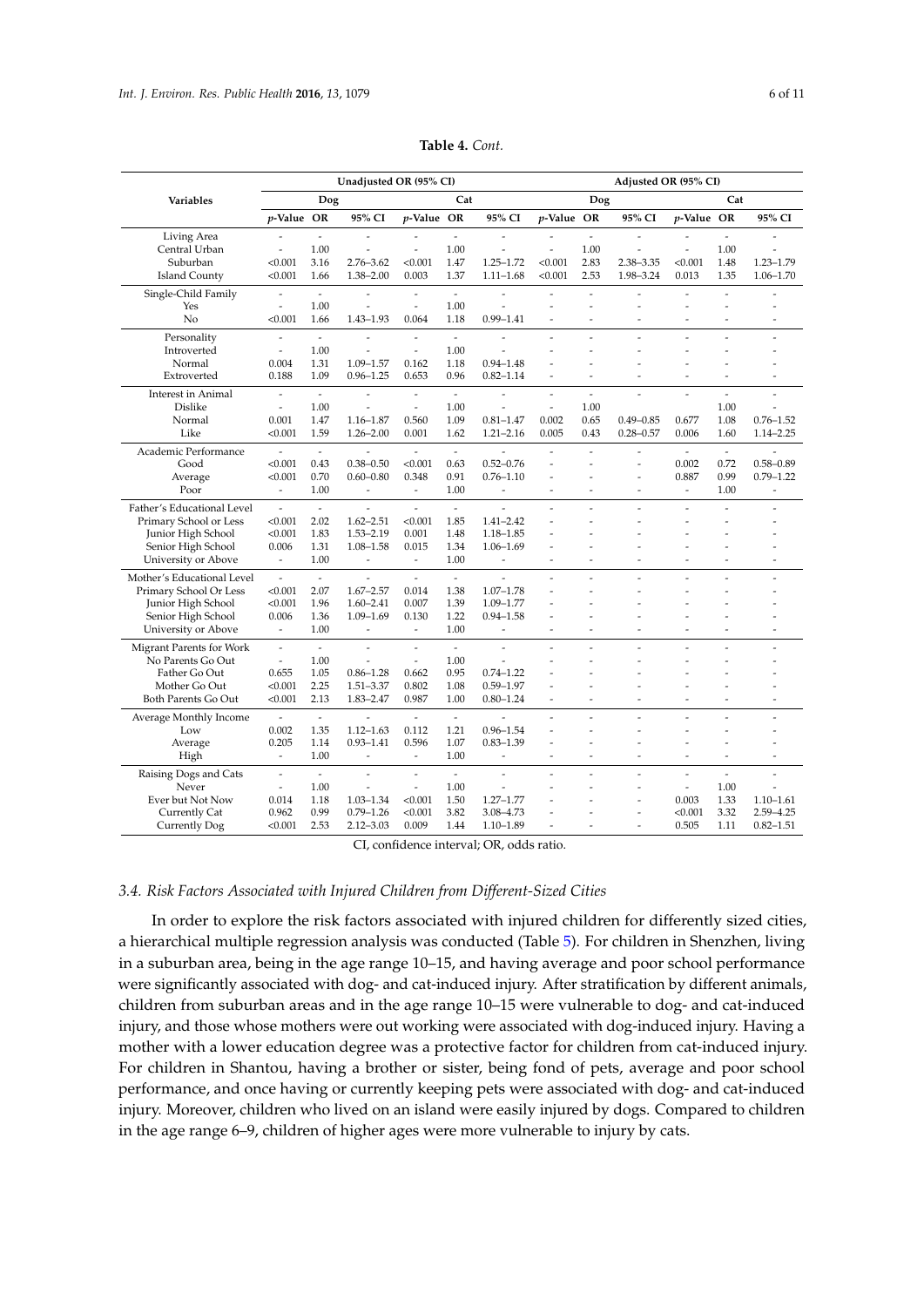|                            |                          |                          | Shenzhen OR (95% CI) |                          |                          |                          | Shantou OR (95% CI)      |                          |                          |                          |                          |                          |
|----------------------------|--------------------------|--------------------------|----------------------|--------------------------|--------------------------|--------------------------|--------------------------|--------------------------|--------------------------|--------------------------|--------------------------|--------------------------|
| <b>Variables</b>           |                          | Dog                      |                      |                          | Cat                      |                          |                          | Dog                      |                          |                          | Cat                      |                          |
|                            | p-Value OR               |                          | 95% CI               | p-Value OR               |                          | 95% CI                   | p-Value OR               |                          | 95% CI                   | p-Value OR               |                          | 95% CI                   |
| Age (years)                |                          | $\overline{\phantom{a}}$ | ÷                    |                          | $\overline{\phantom{a}}$ |                          |                          |                          |                          |                          |                          |                          |
| $6-$                       | $\overline{a}$           | 1.00                     |                      |                          | 1.00                     |                          |                          |                          |                          | $\overline{a}$           | 1.00                     |                          |
| $10-$                      | < 0.001                  | 3.06                     | $2.27 - 4.12$        | < 0.001                  | 3.60                     | $2.30 - 5.63$            |                          |                          |                          | 0.027                    | 1.99                     | 1.08-3.66                |
| $14-$                      | < 0.001                  | 2.57                     | 1.90-3.48            | < 0.001                  | 3.55                     | $2.26 - 5.56$            |                          |                          | ٠                        | 0.012                    | 2.08                     | $1.17 - 3.68$            |
| $16 - 19$                  | 0.018                    | 1.46                     | $1.07 - 2.00$        | 0.030                    | 1.69                     | $1.05 - 2.71$            | $\overline{a}$           | ٠                        | ٠                        | 0.044                    | 1.81                     | $1.02 - 3.23$            |
| Living Area                | $\overline{\phantom{a}}$ | $\overline{\phantom{a}}$ | ٠                    | $\overline{\phantom{a}}$ | $\overline{\phantom{a}}$ | ٠                        | $\overline{\phantom{0}}$ | $\overline{a}$           | $\overline{a}$           | $\overline{a}$           | $\overline{\phantom{a}}$ |                          |
| Central Urban              | $\overline{\phantom{a}}$ | 1.00                     | $\overline{a}$       | $\overline{a}$           | 1.00                     | ÷                        | $\overline{\phantom{a}}$ | 1.00                     |                          | ۰                        |                          |                          |
| Suburban                   | < 0.001                  | 4.57                     | 3.68-5.66            | < 0.001                  | 2.49                     | $1.90 - 3.25$            | 0.040                    | 1.36                     | $1.02 - 1.83$            |                          |                          |                          |
| Island county              | $\overline{a}$           | $\overline{a}$           | L.                   | $\overline{a}$           | $\overline{a}$           | $\overline{a}$           | 0.008                    | 1.45                     | $1.10 - 1.92$            |                          |                          |                          |
| Single-Child Family        | $\overline{\phantom{a}}$ |                          | ٠                    | $\overline{\phantom{a}}$ | ÷,                       | ٠                        | $\overline{a}$           | $\tilde{\phantom{a}}$    |                          | $\overline{\phantom{a}}$ | $\overline{\phantom{a}}$ | $\overline{\phantom{a}}$ |
| Yes                        |                          |                          |                      |                          |                          | ۰                        | $\overline{a}$           | 1.00                     |                          |                          |                          |                          |
| No                         |                          |                          | ٠                    |                          | ٠                        | $\overline{a}$           | 0.012                    | 1.46                     | $1.09 - 1.96$            |                          |                          |                          |
| <b>Interest in Animal</b>  | $\overline{a}$           | $\overline{a}$           | $\overline{a}$       | $\overline{a}$           | $\overline{a}$           | $\overline{a}$           | $\overline{a}$           | $\overline{\phantom{a}}$ |                          | $\overline{a}$           | $\frac{1}{2}$            |                          |
| <b>Dislike</b>             |                          |                          |                      |                          |                          | $\overline{a}$           | 0.015                    | 0.59                     | $0.38 - 0.90$            | 0.006                    | 0.62                     | $0.45 - 0.88$            |
| Normal                     |                          |                          |                      |                          |                          | ٠                        | 0.420                    | 0.91                     | $0.73 - 1.14$            | < 0.001                  | 0.67                     | $0.56 - 0.80$            |
| Like                       | $\overline{a}$           | $\overline{a}$           | ÷,                   | $\overline{a}$           | $\overline{\phantom{a}}$ | $\overline{a}$           | $\overline{a}$           | 1.00                     | ٠                        | $\overline{\phantom{a}}$ | 1.00                     | $\overline{\phantom{a}}$ |
| Academic Performance       | $\overline{a}$           | $\sim$                   | $\overline{a}$       |                          | $\overline{a}$           |                          | $\overline{a}$           | $\overline{a}$           |                          | $\overline{a}$           | $\overline{\phantom{a}}$ |                          |
| Good                       | 0.006                    | 0.73                     | $0.58 - 0.92$        | 0.185                    | 0.81                     | $0.59 - 1.11$            | < 0.001                  | 0.46                     | $0.35 - 0.60$            | 0.027                    | 0.70                     | $0.52 - 0.96$            |
| Average                    | 0.110                    | 0.83                     | $0.66 - 1.04$        | 0.432                    | 1.13                     | $0.83 - 1.54$            | 0.378                    | 0.89                     | $0.68 - 1.16$            | 0.452                    | 0.89                     | $0.65 - 1.21$            |
| Poor                       | $\overline{\phantom{a}}$ | 1.00                     | $\overline{a}$       | $\overline{\phantom{a}}$ | 1.00                     | $\overline{\phantom{a}}$ | $\frac{1}{2}$            | 1.00                     | $\overline{a}$           |                          | 1.00                     | ÷,                       |
| Mother's Educational Level | $\overline{\phantom{a}}$ | $\overline{\phantom{a}}$ |                      |                          |                          |                          |                          |                          |                          |                          |                          |                          |
| Primary School or Less     | 0.010                    | 1.51                     | $1.11 - 2.07$        |                          |                          |                          |                          |                          |                          |                          |                          |                          |
| Junior High School         | 0.115                    | 1.26                     | $0.95 - 1.68$        |                          |                          |                          |                          |                          |                          |                          |                          |                          |
| Senior High School         | 0.624                    | 0.93                     | $0.68 - 1.26$        |                          |                          |                          |                          |                          |                          |                          |                          |                          |
| University or Above        | $\overline{\phantom{a}}$ | 1.00                     | ÷,                   | $\overline{a}$           | L,                       |                          | $\overline{a}$           | ÷,                       |                          |                          |                          |                          |
| Migrant Parents for Work   | $\overline{\phantom{a}}$ | $\overline{\phantom{a}}$ | ٠                    |                          |                          | ÷,                       | ÷,                       | ÷,                       |                          |                          |                          | $\overline{\phantom{a}}$ |
| No Parents Go Out          | $\overline{\phantom{a}}$ | 1.00                     |                      |                          |                          |                          | $\overline{a}$           | 1.00                     |                          |                          |                          |                          |
| Father Go Out              | 0.200                    | 1.24                     | $0.89 - 1.73$        |                          |                          | $\overline{a}$           | 0.373                    | 0.86                     | $0.61 - 1.21$            |                          |                          |                          |
| Mother Go Out              | 0.021                    | 2.10                     | 1.12-3.94            | L,                       |                          | $\overline{\phantom{a}}$ | 0.307                    | 1.56                     | $0.67 - 3.63$            | $\overline{\phantom{a}}$ |                          |                          |
| <b>Both Parents Go Out</b> | 0.065                    | 1.22                     | $0.99 - 1.51$        | ÷,                       | ÷,                       | $\overline{\phantom{a}}$ | 0.028                    | 1.60                     | $1.05 - 2.43$            | $\overline{a}$           | $\overline{\phantom{a}}$ | $\overline{a}$           |
| Raising Dogs and Cats      | $\overline{a}$           | $\overline{a}$           | ٠                    | $\overline{a}$           | $\overline{\phantom{a}}$ | $\overline{\phantom{a}}$ | $\overline{a}$           | $\overline{\phantom{a}}$ | ٠                        | $\overline{a}$           | $\overline{\phantom{a}}$ | $\overline{\phantom{a}}$ |
| Never                      | ۰                        | ۰                        | ۰                    |                          | ۰                        | ٠                        |                          | 1.00                     | $\overline{\phantom{a}}$ | $\overline{\phantom{a}}$ | 1.00                     | $\overline{\phantom{a}}$ |
| Ever but Not Now           |                          |                          |                      |                          |                          | ٠                        | 0.195                    | 1.17                     | $0.92 - 1.49$            | < 0.001                  | 1.85                     | $1.39 - 2.46$            |
| Currently Cat              |                          |                          |                      |                          |                          | ۰                        | 0.254                    | 0.79                     | $0.54 - 1.18$            | < 0.001                  | 5.34                     | 3.88-7.35                |
| <b>Currently Dog</b>       |                          |                          |                      |                          |                          | ٠                        | < 0.001                  | 2.76                     | 1.93-3.94                | 0.277                    | 1.34                     | $0.79 - 2.27$            |

**Table 5.** Characteristics of dog- and cat-related injury among children in Shenzhen and Shantou, China, multivariate logistic regression analyses stratified by cities of residence (2015).

## **4. Discussion**

In our study, we investigated 9380 children and presented results of the incidence, characteristics, and associated risk factors of dog- and cat-induced injury among children in two differently sized cities: Shenzhen (large city) and Shantou (mid-sized city) in southern China. To our knowledge, this is the first epidemiological survey, with a large and population-based sample, that explores the relationship between city size and dog/cat-caused injuries, which includes all kinds of possible injuries by dogs and cats, and compares the characteristics and associated risk factors of dog- and cat-induced injury in one survey.

There were significant differences between the two cities in the notion of raising pets. According to our interviews with residents in pilot investigations, we found that people preferred keeping cats to dogs in Shantou: the reason was probably the rat infestation in this city in both central urban and suburban areas. On the other hand, in Shenzhen, most central urban residents chose a dog as a pet, particularly in suburban areas to guard houses. As results showed, there existed a large difference between the two cities in the percentage of cats and dogs raised and the types of attacking animal.

Through our study, we found that the total rate of dog-induced injury during one's lifetime (15.1%) was lower than the reported rate in the U.S. (35%–46% [28,29]), but higher than Jiangxi province (1.93% [30]) in China. Considering the different definitions, regions, and ages of victims in other studies, we cannot make accurate comparisons. However, it seems clear that dog-related injuries are higher than cat-related injuries, regardless of region and victim age [31–33]. We also support previous studies showing that boys had a higher risk of animal-induced injury than girls [20,34,35].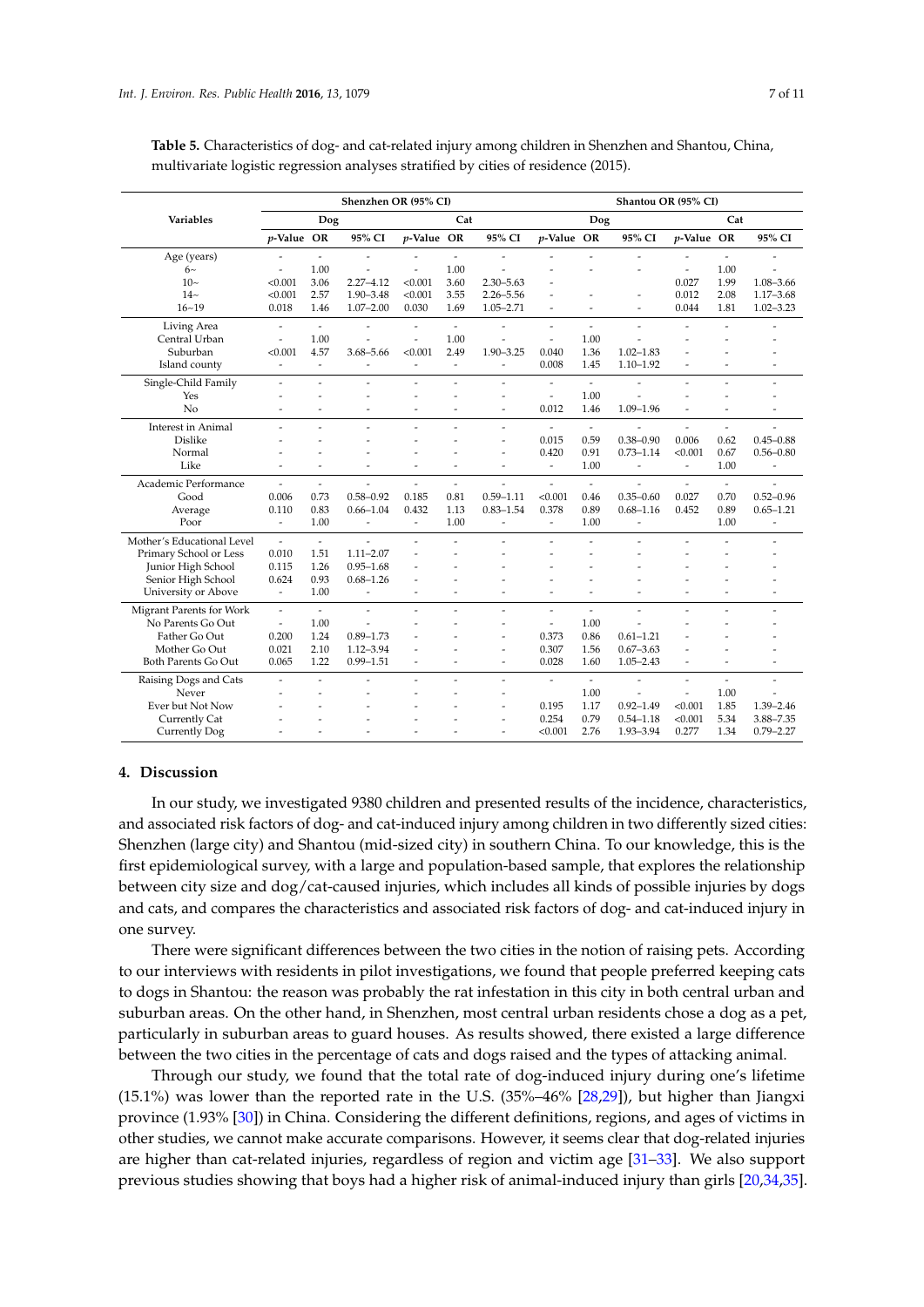This is probably because boys have higher levels of sensation seeking [36] and are more impulsive than girls [37]. The children with poor academic performance had higher risk for injury compared with those who had good academic performance, possibly because those spending less time on their studies were playful and curious of other things, like making fun of animals.

We found that injury by dogs, in the majority of cases, occurred where the dog lives, similar to a previous dog bite survey [38,39], whereas most children attacked by cats were in their own home and attacked by their pet cats. Dogs serve as house guards and attack strangers who visit the house, but cats are closer to their owners, and are embraced or even kissed. Such behavior toward cats is more likely to lead to intentional or unintentional bites or scratches. Similarly, previous studies in developed countries also suggested that wounds were common in arms (hands) by cats, and legs (feet) by dogs [40–42], although other studies indicated that dog bites could occur mostly on a child's face, because a standing dog can be the same height as children [39]. However, in our study, all victims were school-aged children, and were generally taller than a dog or cat.

Moreover, the populations in the two cities are tremendously different, since non-native residents, who are mostly migrant workers, occupy a large proportion (70.59%) of the population in Shenzhen, and mostly live in the suburbs where the degree of development is far worse than central urban. Meanwhile, there is little central-suburban variance in Shantou, which is a relatively conservative and historical city, and the population is mostly comprises original residents. Children living in the large city Shenzhen or an island in Shantou have much higher risks for dog-related injuries than in the mid-size city of Shantou. Multivariate logistic regression analyses, stratified by attacking animals, indicated that being accompanied by parents was crucial for prevention of injuries by a dog. Keeping pets, as a factor for dog- and cat-related injuries, was significant only in Shantou, and probably indicates that family pet-raising habits have a great influence on children. Furthermore, our findings suggested that personal factors, such as having a brother or sister, poor academic performance, being fond of animals, and raising pets were associated with a higher risk of animal-related injury in Shantou. In Shenzhen, however, family factors such as living in a suburban area, lower education of the mother, and parents working outside the home were the main risk factors for children. Migrant families in large cities often have no fixed residence for the long term, moving frequently for work. Moreover, having one or both parents working in a central urban area, and leaving the children alone or with grandparents or guardians, could reduce the quality of care for children. This may be a possible explanation for children with migrant parents having a high risk for dog-induced injury, and could have important implications for parental accompaniment of suburban children. In addition, parental factors (migrant workers for parents, mother's educational level) were important to predict dog- and cat-induced injury among children from Shenzhen, and personal factors (academic performance, single-child, raising pets) were closely associated with injury among children from Shantou. Generally, animal injuries in children were associated with contact behavior or affection for animals in the results for Shantou. However, for Shenzhen, a city with large populations of immigrants, family factors like family care and companionship for children seemed especially important.

Our study has some limitations. First, there was recall bias in the cross-sectional study, since the outcome measurement was based on self-reporting. Consequently, the information was probably susceptible to self-perception and interpretation. Second, the participants who were under 9 years old answered the questionnaire with their parents' guidance, which might underestimate the problem, because the injured children might fear being blamed by their parents. In future research, a return survey will be conducted to check the information of respondents to measure and control recall bias, using better designs such as prospective or case-crossover studies. Despite these limitations, we systematically analyzed the rate and related factors for dog- and cat-induced injuries among children in large and mid-sized cities of China.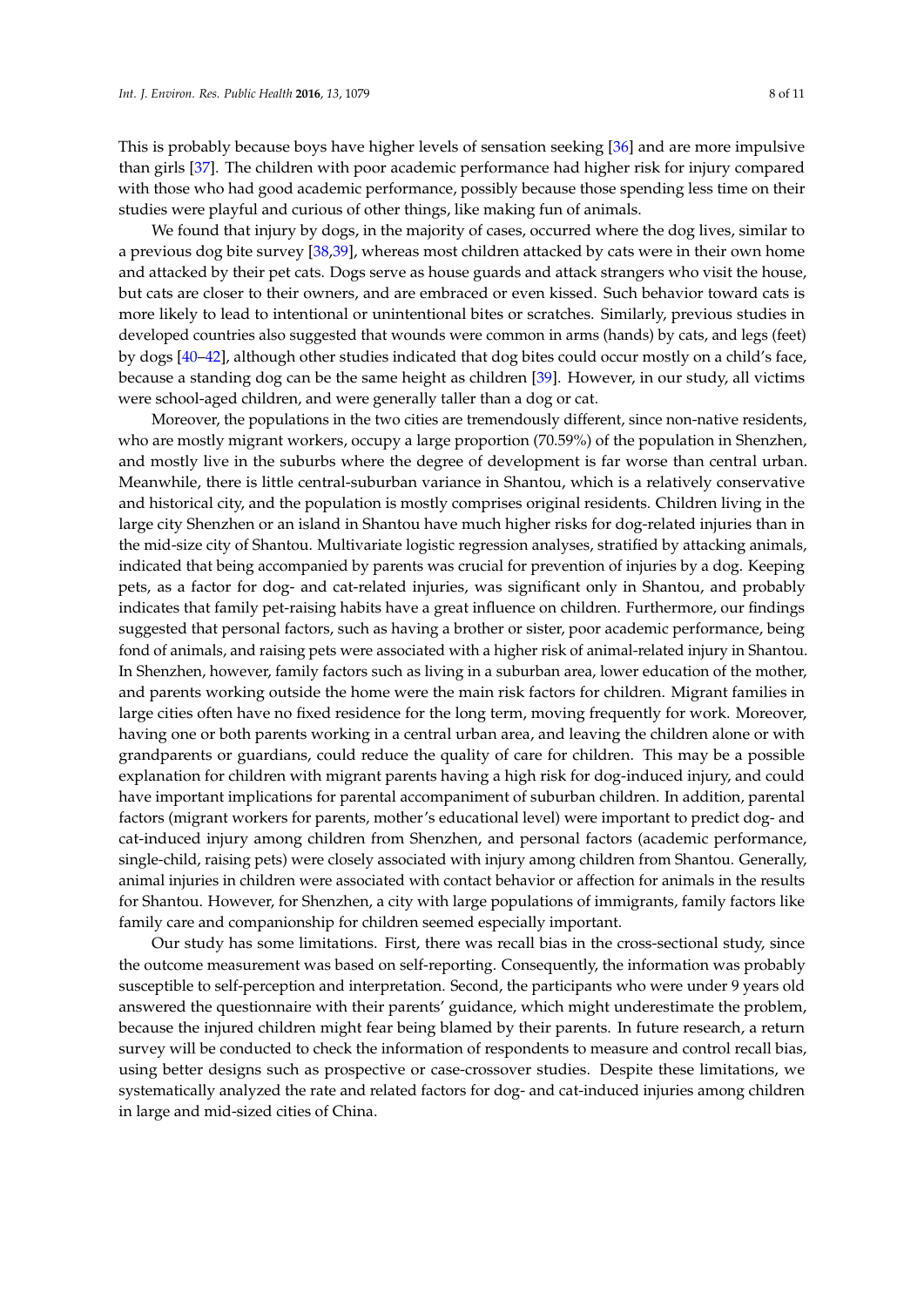#### **5. Conclusions**

In summary, dog- and cat-induced injuries have turned into a public health problem among children, with a high incident rate in Shenzhen and Shantou City, China. We compared characteristics of dog- and cat-related injury and risk factors in the two different cities. We found that children in the age range 10–14, living in suburban areas, and having poor academic performance were risk groups. Children with mothers who go out for work and have a low educational level are at high risk for dog-induced injury in Shenzhen. We suggested that company and protection from parents is important for left-behind children to prevent animal injury in large cities. In Shantou, a mid-sized city, being fond of animals and having dogs and cats as pets were risk factors for children. Here, the strategies may include educating students about potential risks of animal injury and how to safely contact and communication with dogs and cats.

**Acknowledgments:** We express our great appreciation to those lovely children and their teachers and parents for their compliance.

**Author Contributions:** Ying Chen, Liping Li and Yang Gao conceived and designed the study; Ying Chen made a substantial contribution to the analysis and interpretation of data, drafted the initial manuscript; Yang Gao critically reviewed and revised the manuscript; Li Zhou, Yafei Tan were involved in data collection, management, and analysis; and all authors approved the final manuscript as submitted.

**Conflicts of Interest:** The authors declare no conflict of interest.

#### **References**

- 1. World Health Organization (WHO). Animal Bites. Available online: [http://www.who.int/mediacentre/](http://www.who.int/mediacentre/factsheets/fs373/en/) [factsheets/fs373/en/](http://www.who.int/mediacentre/factsheets/fs373/en/) (accessed on 25 February 2013).
- 2. Macbean, C.E.; David, T.; Karen, A. Animal and human bite injuries in Victoria, 1998–2004. *Med. J. Aust.* **2007**, *186*, 38–40. [\[PubMed\]](http://www.ncbi.nlm.nih.gov/pubmed/17229033)
- 3. Gilchrist, J.; Gotsch, K.; Annest, J.L.; Ryan, G. Nonfatal dog bite-related injuries treated in hospital emergency departments—United States, 2001. *MWR. Morb. Mortal. Wkly. Rep.* **2003**, *52*, 605–610.
- 4. Holmquist, L.; Elixhauser, A. Emergency Department Visits and Inpatient Stays Involving Dog Bites. 2008. Available online: <http://www.ncbi.nlm.nih.gov/books/NBK52650/> (accessed on 24 June 2014).
- 5. Ostanello, F.; Gherardi, A.; Caprioli, A.; Placa, L.L.; Passini, A.; Prosperi, S. Incidence of injuries caused by dogs and cats treated in emergency departments in a major Italian city. *Emerg. Med. J.* **2005**, *22*, 260–262. [\[CrossRef\]](http://dx.doi.org/10.1136/emj.2004.014886) [\[PubMed\]](http://www.ncbi.nlm.nih.gov/pubmed/15788824)
- 6. Morosetti, G.; Toson, M.; Piffer, C. Lesions caused by animals in the autonomous province of South Tyrol in 2010: Fact-finding for prevention. *Vet. Ital.* **2013**, *49*, 37–50. [\[PubMed\]](http://www.ncbi.nlm.nih.gov/pubmed/23564587)
- 7. Bregman, B.; Slavinski, S. Using emergency department data to conduct dog and animal bite surveillance in New York city, 2003–2006. *Public Health Rep.* **2012**, *127*, 195–201. [\[PubMed\]](http://www.ncbi.nlm.nih.gov/pubmed/22379219)
- 8. Centers for Diseases Control and Prevention. Preventing Dog Bites. Available online: [http://www.cdc.gov/](http://www.cdc.gov/features/dog-bite-prevention/index.html) [features/dog-bite-prevention/index.html](http://www.cdc.gov/features/dog-bite-prevention/index.html) (accessed on 18 May 2015).
- 9. Oehler, R.L.; Velez, A.P.; Mizrachi, M.; Lamarche, J.; Gompf, S. Bite-related and septic syndromes caused by cats and dogs. *Lancet Infect. Dis.* **2009**, *9*, 439–347. [\[CrossRef\]](http://dx.doi.org/10.1016/S1473-3099(09)70110-0)
- 10. Smith, P.D.; Bcps, M.; Bcps, M. Treating mammalian bite wounds. *J. Clin. Pharm. Ther.* **2000**, *25*, 85–99. [\[CrossRef\]](http://dx.doi.org/10.1046/j.1365-2710.2000.00274.x) [\[PubMed\]](http://www.ncbi.nlm.nih.gov/pubmed/10849186)
- 11. Benson, L.S.; Edwards, S.L.; Schiff, A.P.; Williams, C.S.; Visotsky, J.L. Dog and cat bites to the hand: Treatment and cost assessment. *J. Hand Surg.* **2006**, *31*, 468–473. [\[CrossRef\]](http://dx.doi.org/10.1016/j.jhsa.2005.12.011) [\[PubMed\]](http://www.ncbi.nlm.nih.gov/pubmed/16516744)
- 12. Quinlan, K.P.; Sacks, J.J. Hospitalizations for dog bite injuries. *JAMA* **1999**, *281*, 232–233. [\[CrossRef\]](http://dx.doi.org/10.1001/jama.281.3.232) [\[PubMed\]](http://www.ncbi.nlm.nih.gov/pubmed/9918476)
- 13. Overall, K.L.; Love, M. Dog bites to humans—Demography, epidemiology, injury, and risk. *J. Am. Vet. Med. Assoc.* **2001**, *218*, 1923–1934. [\[CrossRef\]](http://dx.doi.org/10.2460/javma.2001.218.1923) [\[PubMed\]](http://www.ncbi.nlm.nih.gov/pubmed/11417736)
- 14. Yeh, C.C.; Liao, C.C.; Muo, C.H.; Chang, S.N.; Hsieh, C.H.; Chen, F.N.; Lane, H.Y.; Sung, F.C. Mental disorder as a risk factor for dog bites and post-bite cellulitis. *Injury* **2012**, *43*, 1903–1907. [\[CrossRef\]](http://dx.doi.org/10.1016/j.injury.2011.03.016) [\[PubMed\]](http://www.ncbi.nlm.nih.gov/pubmed/21529803)
- 15. Hon, K.L.; Fu, C.C.; Chor, C.M.; Tang, P.S.; Leung, T.F.; Man, C.Y.; Ng, P.C. Issues associated with dog bite injuries in children and adolescents assessed at the emergency department. *Pediatr. Emerg. Care* **2007**, *23*, 445–449. [\[CrossRef\]](http://dx.doi.org/10.1097/01.pec.0000280509.67795.a9) [\[PubMed\]](http://www.ncbi.nlm.nih.gov/pubmed/17666924)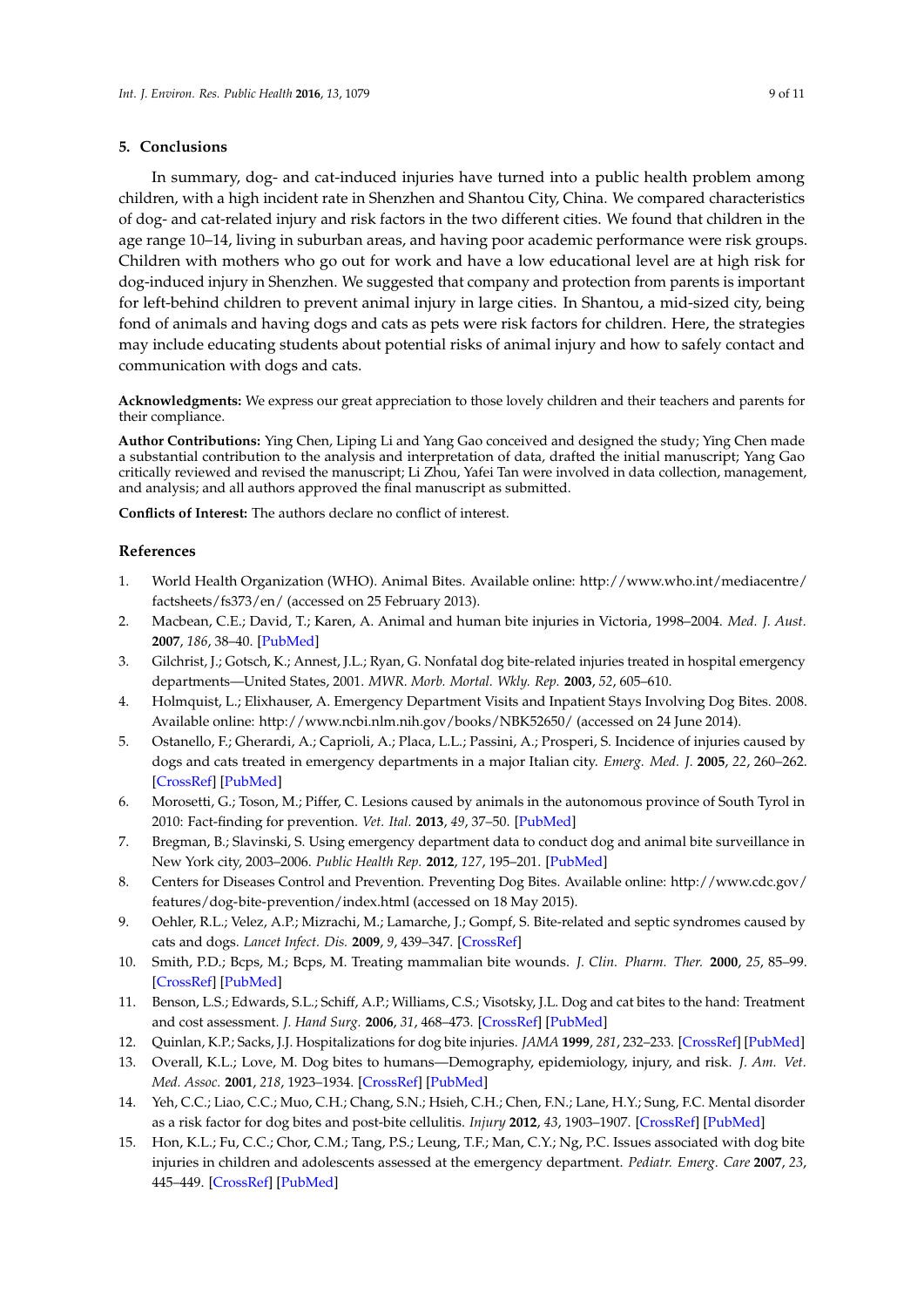- 16. Esposito, S.; Picciolli, I.; Semino, M.; Principi, N. Dog and cat bite-associated infections in children. *Eur. J. Clin. Microbiol. Infect. Dis.* **2013**, *32*, 971–976. [\[CrossRef\]](http://dx.doi.org/10.1007/s10096-013-1840-x) [\[PubMed\]](http://www.ncbi.nlm.nih.gov/pubmed/23404346)
- 17. Bernardo, L.M.; Gardner, M.J.; O'Connor, J.; Amon, N. Dog bites in children treated in a pediatric emergency department. *J. Soc. Pediatr. Nurs.* **2000**, *5*, 87–95. [\[CrossRef\]](http://dx.doi.org/10.1111/j.1744-6155.2000.tb00090.x) [\[PubMed\]](http://www.ncbi.nlm.nih.gov/pubmed/10879363)
- 18. Cornelissen, J.M.R.; Hopster, H. Dog bites in The Netherlands: A study of victims, injuries, circumstances and aggressors to support evaluation of breed specific legislation. *Vet. J.* **2010**, *186*, 292–298. [\[CrossRef\]](http://dx.doi.org/10.1016/j.tvjl.2009.10.001) [\[PubMed\]](http://www.ncbi.nlm.nih.gov/pubmed/19879172)
- 19. Sodian, B.; Taylor, C.; Harris, P.L.; Perner, J. Early deception and the child's theory of mind: False trails and genuine markers. *Child Dev.* **1991**, *62*, 468–483. [\[CrossRef\]](http://dx.doi.org/10.2307/1131124)
- 20. Davis, A.L.; Schwebel, D.C.; Morrongiello, B.A.; Julia, S.; Melissa, B. Dog bite risk: An assessment of child temperament and child-dog interactions. *Int. J. Environ. Res. Public Health* **2012**, *9*, 3002–3013. [\[CrossRef\]](http://dx.doi.org/10.3390/ijerph9083002) [\[PubMed\]](http://www.ncbi.nlm.nih.gov/pubmed/23066411)
- 21. The Humane Society of the United States. U.S. Pet Ownership Statistics. Available online: http://www. humanesociety.org/issues/pet\_overpopulation/facts/pet\_ownership\_statistics.html (accessed on 22 November 2012).
- 22. European Pet Food Industry Federation (FEDIAF). Facts and Figures—Statistics underline the Importance of Pet Animals in Society. Available online: <http://www.fediaf.org/facts-figures/> (accessed on 13 July 2012).
- 23. Xi-Tai, L.I.; Zhang, X.C.; Guan, Z.Z. Investigation of status of feeding pets in Beijing and recognition of pet-borne diseases. *Mod. Prev. Med.* **2008**, *35*, 1814–1824.
- 24. Tan, Y.; Liu, H.; Deng, Q. Investigation of recognition of pet-borne disease and the injury status of community resident. *Chin. J. Soc. Med.* **2012**, *29*, 361–363.
- 25. Li, Z.; Chen, D.; Dong, G. Characteristics and related factors of nonfatal injuries among adolescents and college students in Shenzhen city of China. *BMC Public Health* **2013**, *13*, 1–7.
- 26. Tan, Y.; Ma, D.; Chen, Y.; Cheng, F.; Liu, X.; Li, L. Relationships between sleep behaviors and unintentional injury in southern Chinese school-aged children: A population-based study. *Int. J. Environ. Res. Public Health* **2015**, *12*, 12999–13015. [\[CrossRef\]](http://dx.doi.org/10.3390/ijerph121012999) [\[PubMed\]](http://www.ncbi.nlm.nih.gov/pubmed/26501305)
- 27. Statistics Bureau of Guangdong Province. 2014 Statistical Yearbook. Available online: [http://www.gdstats.](http://www.gdstats.gov.cn/) [gov.cn/](http://www.gdstats.gov.cn/) (accessed on 12 August 2016).
- 28. Wise, J.K.; Yang, J.J. Dog and cat ownership, 1991–1998. *J. Am. Vet. Med. Assoc.* **1994**, *204*, 1166–1167. [\[PubMed\]](http://www.ncbi.nlm.nih.gov/pubmed/8014085)
- 29. Voelker, R. Dog bites recognized as public health problem. *JAMA* **1997**, *277*, 278–278. [\[CrossRef\]](http://dx.doi.org/10.1001/jama.1997.03540280016009) [\[PubMed\]](http://www.ncbi.nlm.nih.gov/pubmed/9002477)
- 30. Jin, J.; Xu, F.; Zhu, L.; Yu, P. Epidemiological survey of animal-related injuries among children in Jiangxi province. *Prac. Prev. Med.* **2012**, *19*, 1005–1007.
- 31. Rhea, S.K.; Weber, D.J.; Charles, P.; Waller, A.E.; Ising, A.I.; Carl, W. Use of statewide emergency department surveillance data to assess incidence of animal bite injuries among humans in North Carolina. *J. Am. Veter. Med. Assoc.* **2014**, *244*, 597–603. [\[CrossRef\]](http://dx.doi.org/10.2460/javma.244.5.597) [\[PubMed\]](http://www.ncbi.nlm.nih.gov/pubmed/24548236)
- 32. Mcguinness, K.; Allen, M.; Jones, B.R. Non-accidental injury in companion animals in the republic of Ireland. *Ir. Vet. J.* **2005**, *58*, 392–396. [\[CrossRef\]](http://dx.doi.org/10.1186/2046-0481-58-7-392) [\[PubMed\]](http://www.ncbi.nlm.nih.gov/pubmed/21851672)
- 33. Sudarshan, M.K.; Mahendra, B.J.; Madhusudana, S.N.; AshwoathNarayana, D.H.; Rahman, A.; Rao, N.S.N.; X-Meslin, F.; Lobo, D.; Ravikumar, K. An epidemiological study of animal bites in India: Results of a WHO sponsored national multi-centric rabies survey. *J. Commun. Dis.* **2006**, *38*, 32–39. [\[PubMed\]](http://www.ncbi.nlm.nih.gov/pubmed/17370688)
- 34. Ruiz-Izaguirre, E.; Eilers, K.H.A.M.; Bokkers, E.A.M.; Ortolani, A.; Ortega-Pacheco, A.; Boer, I.J.M.D. Human-dog interactions and behavioural responses of village dogs in coastal villages in Michoacán, Mexico. *Appl. Anim. Behav. Sci.* **2014**, *154*, 57–65. [\[CrossRef\]](http://dx.doi.org/10.1016/j.applanim.2014.02.002)
- 35. Patronek, G.J.; Sacks, J.J.; Delise, K.M.; Cleary, D.V.; Marder, A.R. Co-occurrence of potentially preventable factors in 256 dog bite-related fatalities in the united states (2000–2009). *J. Am. Vet. Med. Assoc.* **2013**, *243*, 1726–1736. [\[CrossRef\]](http://dx.doi.org/10.2460/javma.243.12.1726) [\[PubMed\]](http://www.ncbi.nlm.nih.gov/pubmed/24299544)
- 36. Hampson, S.E.; Andrews, J.A.; Barckley, M. Childhood predictors of adolescent marijuana use: Early sensation-seeking, deviant peer affiliation, and social images. *Addict. Behav.* **2008**, *33*, 1140–1147. [\[CrossRef\]](http://dx.doi.org/10.1016/j.addbeh.2008.04.010) [\[PubMed\]](http://www.ncbi.nlm.nih.gov/pubmed/18547739)
- 37. Bhuvaneswari, B.; Lakshmi, L. Unintentional injuries among children in resource poor settings: Where do the fingers point? *Arch. Dis. Child.* **2012**, *97*, 35–38.